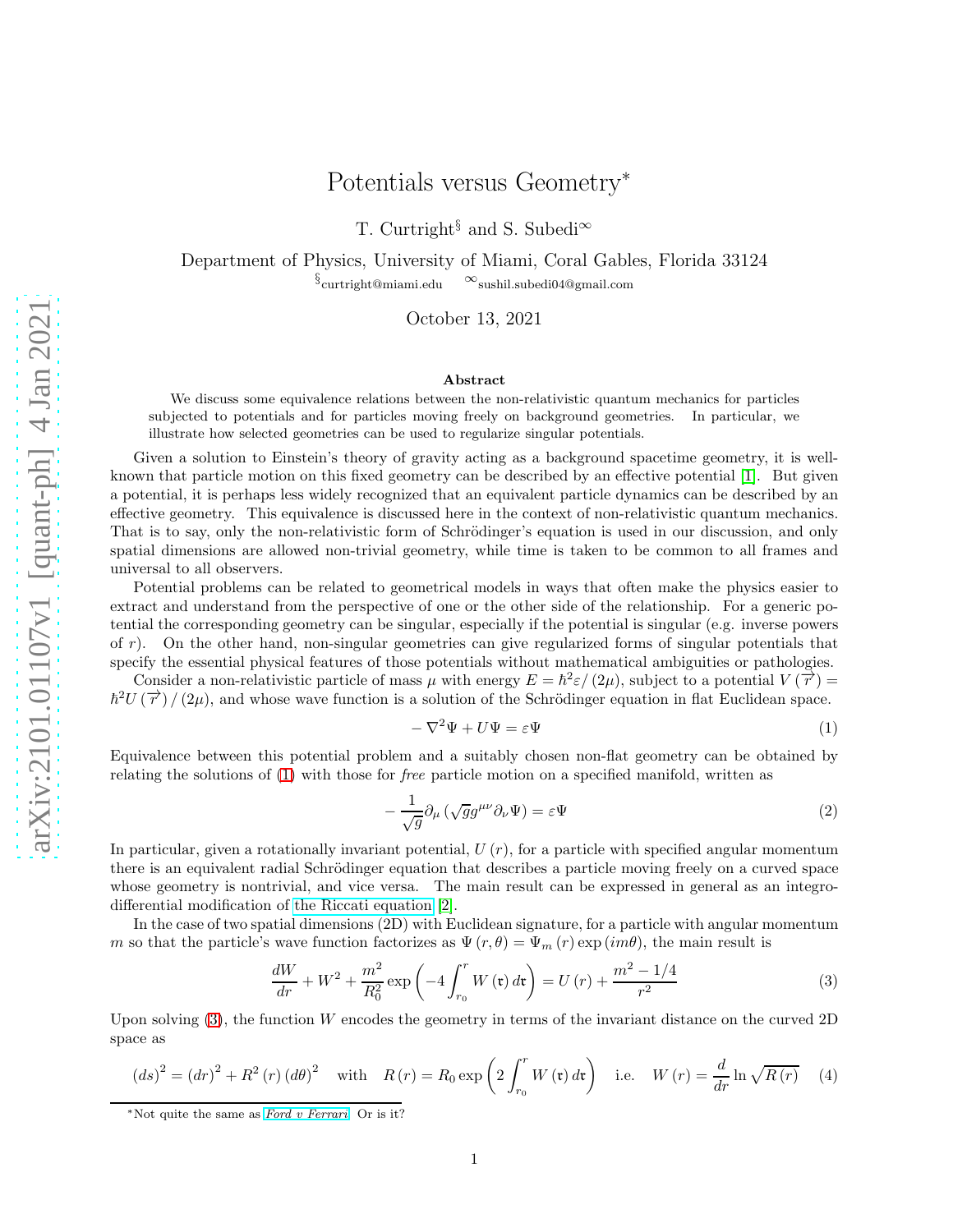and the invariant Laplacian on the 2-manifold is

<span id="page-1-0"></span>
$$
\frac{1}{\sqrt{g}}\partial_{\mu}\left(\sqrt{g}g^{\mu\nu}\partial_{\nu}\right) = \frac{1}{R(r)}\partial_{r}\left(R(r)\,\partial_{r}\right) + \frac{1}{R(r)^{2}}\partial_{\theta}^{2} = \partial_{r}^{2} + 2W(r)\,\partial_{r} + \frac{1}{R(r)^{2}}\partial_{\theta}^{2}
$$
(5)

Alternatively, given the geometry of the surface with a specified  $R(r)$ , the corresponding effective potential in flat space for angular momentum  $m$  is given by

<span id="page-1-3"></span>
$$
U(r) = \frac{1}{2} \frac{R''(r)}{R(r)} - \frac{1}{4} \left(\frac{R'(r)}{R(r)}\right)^2 + \left(\frac{m}{R(r)}\right)^2 - \frac{m^2 - \frac{1}{4}}{r^2}
$$
(6)

As should be expected, for  $R(r) \neq r$  this effective radial potential will depend on the angular momentum.

To establish the relation between the potential problem in 2D flat space and the 2D curved space system without a potential, it is only necessary to eliminate the first derivative term in [\(5\)](#page-1-0) by writing  $\Psi(r,\theta)$  =  $\exp\left(-\int_{r_0}^r W\left(\mathfrak{r}\right) d\mathfrak{r}\right)\psi\left(r,\theta\right) \text{ to obtain }$ 

<span id="page-1-1"></span>
$$
\left(\partial_r^2 + 2W(r)\partial_r + \frac{1}{R(r)^2}\partial_\theta^2\right)\Psi(r,\theta) = \exp\left(-\int_{r_0}^r W(\mathfrak{r})\,d\mathfrak{r}\right)\left(\partial_r^2 + \frac{1}{R(r)^2}\partial_\theta^2 - W' - W^2\right)\psi(r,\theta) \tag{7}
$$

and compare this to the flat space system with a potential U, as obtained by writing  $\Psi(r,\theta) = \psi(r,\theta)/\sqrt{r}$ , namely,

<span id="page-1-2"></span>
$$
\left(\partial_r^2 + \frac{1}{r}\partial_r + \frac{1}{r^2}\partial_\theta^2 - U(r)\right)\Psi(r,\theta) = \frac{1}{\sqrt{r}}\left(\partial_r^2 + \frac{1}{r^2}\partial_\theta^2 - U(r) + \frac{1}{4r^2}\right)\psi(r,\theta)
$$
\n(8)

Separating variables as  $\psi(r, \theta) = \psi_m(r) \exp(im\theta)$  for both [\(7\)](#page-1-1) and [\(8\)](#page-1-2) leads to the same second-order radial equation provided

$$
-\frac{m^2}{R(r)^2} - W' - W^2 = -\frac{(m^2 - 1/4)}{r^2} - U(r)
$$
\n(9)

and hence [\(3\)](#page-0-1) with  $R(r) = R_0 \exp\left(2 \int_{r_0}^r W(\mathfrak{r}) d\mathfrak{r}\right)$ , or alternatively [\(6\)](#page-1-3).

In the case of N spatial dimensions (ND) with Euclidean signature  $[3]$ , on a manifold with isotropic metric of the same form as [\(4\)](#page-0-2), a particle with angular momentum  $\ell$  has a wave function that factorizes as  $\Psi =$  $\Psi_{\ell}(r) Y_{lm_1m_2\cdots m_{N-2}}(\Omega)$ , with all the angular dependence in the [hyperspherical harmonics](https://en.wikipedia.org/wiki/Spherical_harmonics#Higher_dimensions)  $Y_{lm_1m_2\cdots m_{N-2}}(\Omega)$ . The invariant Laplacian acting on  $\Psi$  is

$$
\frac{1}{\sqrt{g}}\partial_{\mu}\left(\sqrt{g}g^{\mu\nu}\partial_{\nu}\right)\Psi = \frac{1}{R(r)^{N-1}}\,\partial_{r}\left(R(r)^{N-1}\,\partial_{r}\right)\Psi - \frac{1}{R(r)^{2}}\,L^{2}\Psi\tag{10}
$$

where all the N-1 angular derivatives are contained in  $L_{jk} \equiv -i(x_j\partial_k - x_k\partial_j)$  with  $L^2 \equiv \sum_{1 \leq j < k \leq N} L_{jk}L_{jk}$ . The  $Y_{lm_1m_2\cdots m_{N-2}}$  are eigenfunctions of  $L^2$  and form a complete set on the hypersphere,  $S_{N-1}$ , analogous to the familiar [spherical harmonics](https://en.wikipedia.org/wiki/Spherical_harmonics)  $Y_{lm}$  on  $S_2$ . Acting on  $Y_{lm_1m_2\cdots m_{N-2}}$  the  $L^2$  eigenvalues are given by [\[4\]](#page-5-3)

$$
L^{2}Y_{lm_{1}m_{2}\cdots m_{N-2}} = l(l+N-2)Y_{lm_{1}m_{2}\cdots m_{N-2}}
$$
\n(11)

for  $l = 0, 1, 2, \dots$ , generalizing the well-known  $N = 3$  case. The eigenvalue equation [\(2\)](#page-0-3) then reduces to the radial equation

$$
\frac{-1}{R(r)^{N-1}} \partial_r \left( R(r)^{N-1} \partial_r \Psi_l \left( r \right) \right) + \frac{l \left( l + N - 2 \right)}{R(r)^2} \Psi_l \left( r \right) = \varepsilon \Psi_l \left( r \right) \quad \text{for} \quad 0 \le r \le \infty \tag{12}
$$

Comparison to a potential system in ND flat space, [\(1\)](#page-0-0), again leads to the main result in the form of a modified Riccati equation.

<span id="page-1-4"></span>
$$
\frac{dW}{dr} + W^2 + \frac{\ell(\ell+N-2)}{R_0^2} \exp\left(\frac{4}{1-N} \int_{r_0}^r W(\mathfrak{r}) d\mathfrak{r}\right) = U(r) + \frac{(\ell+\frac{1}{2}(N-1))(\ell+\frac{1}{2}(N-3))}{r^2} \tag{13}
$$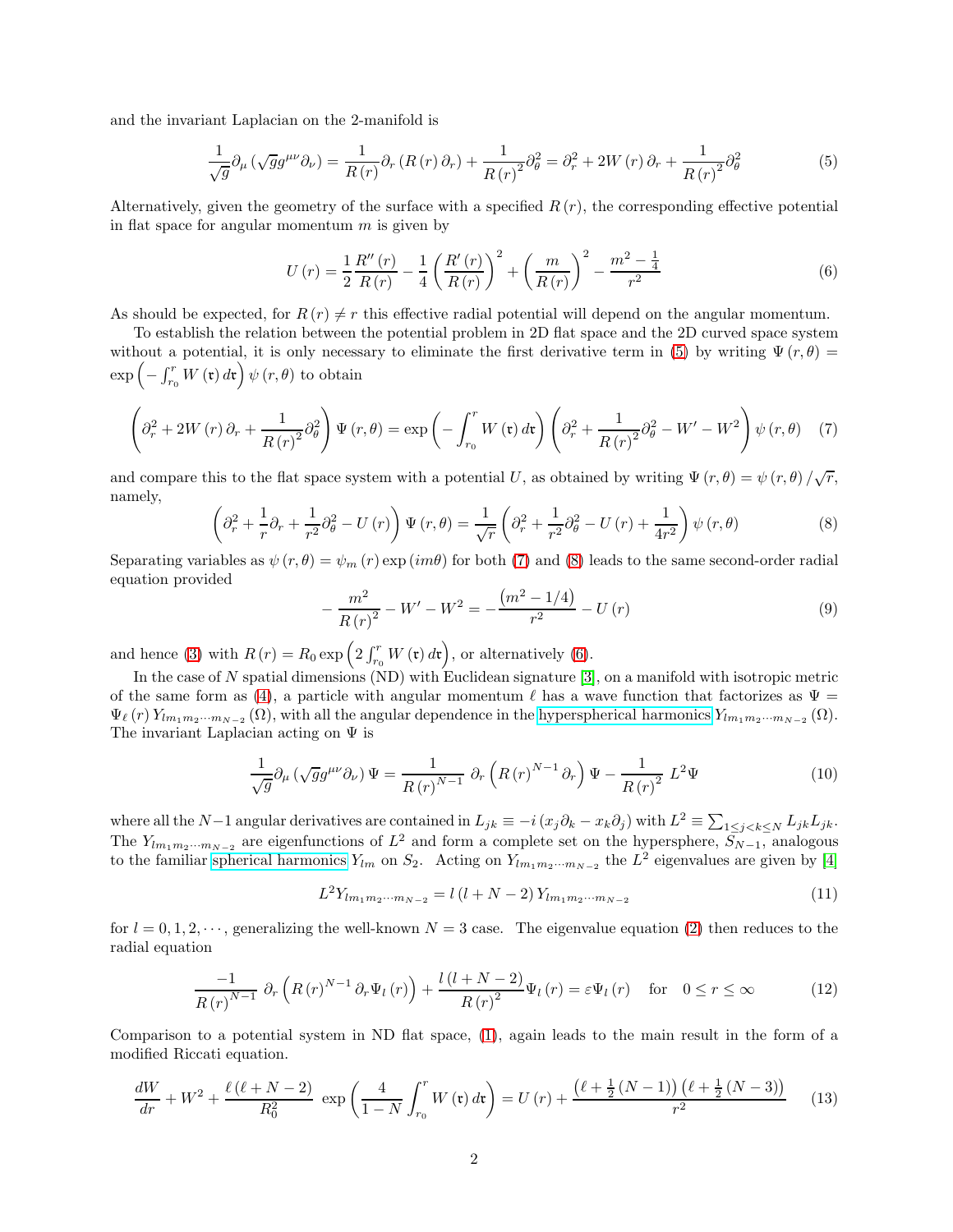Upon solving for the function  $W$ , the effective geometry is encoded in the invariant distance on the curved ND space as

<span id="page-2-2"></span>
$$
(ds)^{2} = (dr)^{2} + R^{2}(r) (d\Omega)^{2} \quad \text{with} \quad R(r) = R_{0} \exp\left(\frac{2}{N-1} \int_{r_{0}}^{r} W(\mathbf{r}) d\mathbf{r}\right) \quad \text{i.e.} \quad W(r) = \frac{N-1}{2} \frac{d}{dr} \ln R(r)
$$
\n(14)

Alternatively, given the geometry of the surface with a specified  $R(r)$ , the corresponding potential in flat space for angular momentum  $\ell$  is given by

<span id="page-2-3"></span>
$$
U(r) = \frac{(N-1)}{2} \frac{d^2}{dr^2} \ln R(r) + \left(\frac{N-1}{2}\right)^2 \left(\frac{d}{dr} \ln R(r)\right)^2 + \frac{\ell(\ell+N-2)}{R^2(r)} - \frac{(\ell+\frac{1}{2}(N-1))(\ell+\frac{1}{2}(N-3))}{r^2}
$$
(15)

As in the 2D case, for  $R(r) \neq r$  this effective radial potential will depend on the angular momentum.

For  $\ell = 0$  "s-wave" solutions, [\(13\)](#page-1-4) is an unmodified Riccati equation, a first-order differential equation whose solutions are well-studied [\[2\]](#page-5-1). For a  $1/r$  potential in ND, plus a constant, the  $\ell = 0$  case alone provides an illustration of potential  $\implies$  effective geometry. Let

$$
U\left(r\right) = \frac{\kappa}{r} + \frac{\kappa^2}{\left(N - 1\right)^2} \tag{16}
$$

so that [\(13\)](#page-1-4) for  $\ell = 0$  becomes

$$
\frac{dW}{dr} + W^2 = \frac{\kappa}{r} + \frac{\kappa^2}{(N-1)^2} + \frac{(N-1)(N-3)}{4r^2} \tag{17}
$$

A particularly simple, rational solution is immediately seen to be

<span id="page-2-1"></span>
$$
W(r) = \frac{N-1}{2r} + \frac{\kappa}{N-1}
$$
\n(18)

with general solutions obtained by quadrature [\[2\]](#page-5-1).

The 3D case is exceptional in that there is no  $1/r^2$  term on the RHS of the Riccati equation. This physically interesting case readily admits another solution for a pure Coulomb potential, sans constant, namely,[1](#page-2-0)

$$
\frac{dW(r)}{dr} + W^2(r) = \frac{\kappa}{r} \quad \text{for} \quad N = 3 \quad \text{with}
$$
\n
$$
W(r) = \sqrt{\frac{\kappa}{r}} \frac{I_0(2\sqrt{\kappa r})}{I_1(2\sqrt{\kappa r})} = \frac{1}{r} + \frac{\kappa}{2} - \frac{\kappa^2 r}{12} + O(r^2)
$$
\n(19)

which is well-approximated by [\(18\)](#page-2-1) for small r. But as before, this is a solution only for  $\ell = 0$ .

The effective geometry corresponding to the solution [\(18\)](#page-2-1) is given by

$$
R(r) = Kre^{2\kappa r/(N-1)^2}, \quad K = \frac{R_0}{r_0} e^{-2\kappa r_0/(N-1)^2}
$$
\n(20)

The invariant distance for this particular ND manifold is then

$$
(ds)^{2} = (dr)^{2} + K^{2}r^{2}e^{4\kappa r/(N-1)^{2}} (d\Omega)^{2}
$$
\n(21)

In terms of more conventional isotropic coordinates, such that  $(ds)^2 = \left(\frac{dr(\rho)}{d\rho}\right)^2 (d\rho)^2 + \rho^2 (d\Omega)^2$ , let

$$
\rho^2 = K^2 r^2 e^{4\kappa r/(N-1)^2} \tag{22}
$$

<span id="page-2-0"></span><sup>&</sup>lt;sup>1</sup>NB This is the  $1/r$  potential expressed as it would be in [supersymmetric quantum mechanics.](https://en.wikipedia.org/wiki/Supersymmetric_quantum_mechanics)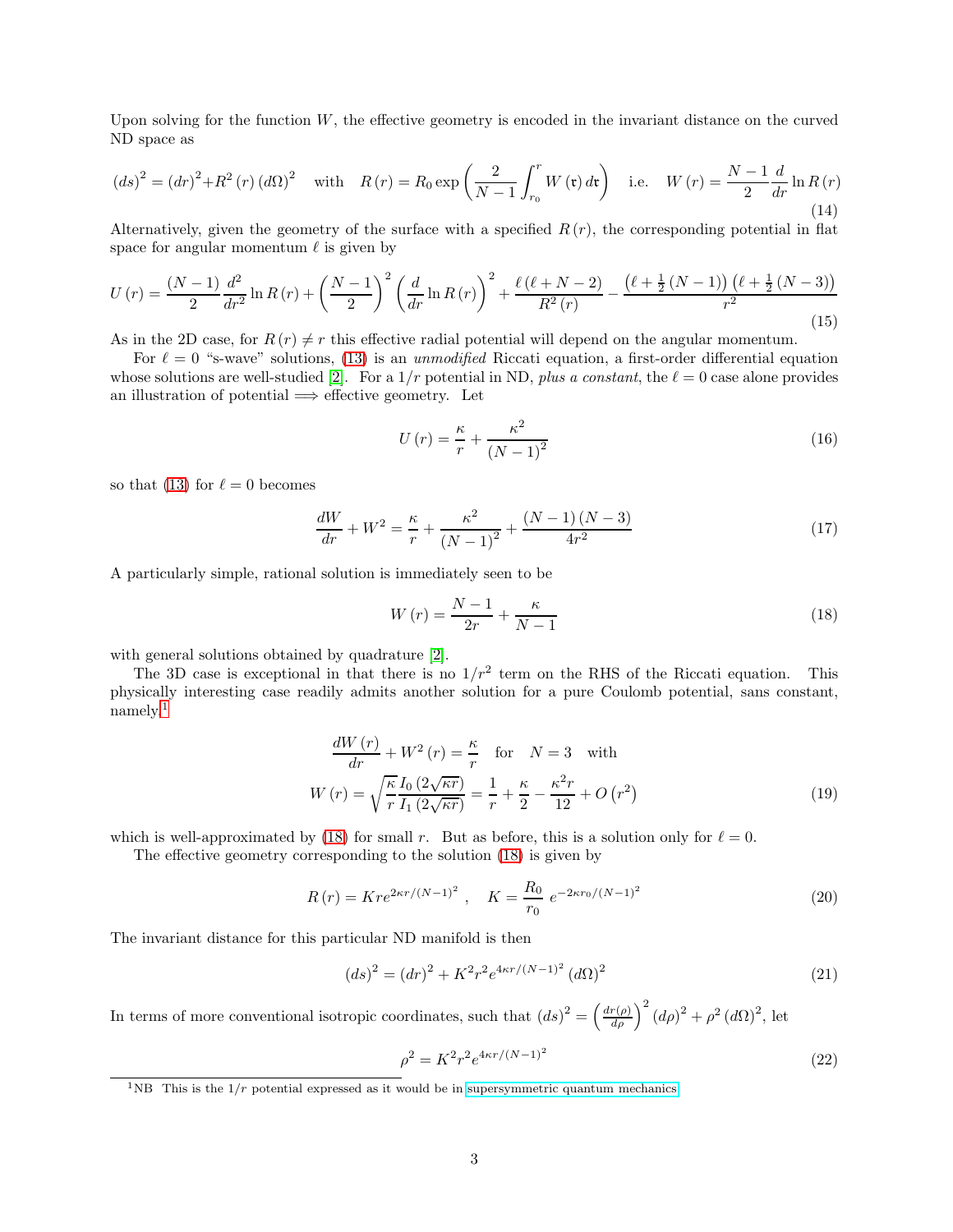and solve for  $r(\rho)$  in terms of the [Lambert W function.](https://en.wikipedia.org/wiki/Lambert_W_function) For a repulsive potential  $\kappa \geq 0$ , and thus

$$
r(\rho) = \frac{(N-1)^2}{2\kappa} \text{ LambertW}\left(\frac{2\kappa\rho}{K\left(N-1\right)^2}\right) , \quad \frac{dr(\rho)}{d\rho} = \frac{(N-1)^2}{2\kappa\rho} \left(\frac{\text{LambertW}\left(\frac{2\kappa\rho}{K\left(N-1\right)^2}\right)}{1+\text{LambertW}\left(\frac{2\kappa\rho}{K\left(N-1\right)^2}\right)}\right) \tag{23}
$$

The resulting geometry is described by

$$
(ds)^{2} = \left(\frac{(N-1)^{2}}{2\kappa\rho} \frac{\text{LambertW}\left(\frac{2\kappa\rho}{K(N-1)^{2}}\right)}{1+\text{LambertW}\left(\frac{2\kappa\rho}{K(N-1)^{2}}\right)}\right)^{2} (d\rho)^{2} + \rho^{2} (d\Omega)^{2}
$$
(24)

A canonical embedding of this N-manifold into an  $N+1$  Lorentz space is given by

$$
(ds)^{2} = (d\rho)^{2} + \rho^{2} (d\Omega)^{2} - c^{2} (dt (\rho))^{2}
$$
\n(25)

with

<span id="page-3-0"></span>
$$
c\frac{dt(\rho)}{d\rho} = \frac{\sqrt{\left(1 + \text{LambertW}\left(\frac{2\kappa\rho}{K(N-1)^2}\right)\right)^2 - \left(\frac{(N-1)^2}{2\kappa\rho}\text{LambertW}\left(\frac{2\kappa\rho}{K(N-1)^2}\right)\right)^2}}{1 + \text{LambertW}\left(\frac{2\kappa\rho}{K(N-1)^2}\right)}\tag{26}
$$

For  $\kappa \geq 0$  this is a real embedding all the way down to  $\rho = 0$  if  $K \geq 1$ . For  $K < 1$  the embedding is real only for  $\rho_{\min} \leq \rho \leq \infty$  where  $\rho_{\min}$  is given by the positive real root of the radicand in [\(26\)](#page-3-0).

Graphical representations of the embedded surface and generalizations to situations where  $\ell \neq 0$  are left as an exercise for the reader, as is the  $\kappa < 0$  situation. But it should already be evident from the  $\ell = 0$  case that a repulsive  $1/r$  model is more easily understood as a potential problem than it is from the geometrical side of the relationship. Rather than pursue the quantum mechanics on the resulting ND manifold for this example, we consider next a more troublesome singular potential which can be regularized by mapping onto a well-known geometry.

Consider a smooth, spatial "bridge" manifold [\[5\]](#page-5-4) (i.e. a "wormhole" [\[6\]](#page-5-5)) given by

<span id="page-3-1"></span>
$$
(ds)^{2} = (dw)^{2} + R^{2}(w) (d\Omega)^{2} , \quad -\infty \le w \le +\infty
$$
 (27)

where  $R(w) > 0$  has an absolute minimum at  $w = 0$ , and behaves asymptotically as  $R^2(w) \sim_{w \to \pm \infty} w^2 +$  $O(1/w^2)$ . For example, the w-form of a static Ellis metric [\[7\]](#page-5-6) in N spatial dimensions is simply

<span id="page-3-3"></span>
$$
R^{2}(w) = R_{0}^{2} + w^{2} , \quad -\infty \le w \le +\infty
$$
 (28)

The metric [\(27\)](#page-3-1) leads to the invariant Laplacian

$$
\frac{1}{\sqrt{g}}\partial_{\mu}\left(\sqrt{g}g^{\mu\nu}\partial_{\nu}\Psi\right) = \frac{1}{R(w)^{N-1}}\partial_{w}\left(R(w)^{N-1}\partial_{w}\right) - \frac{1}{R(w)^{2}}L^{2}
$$
\n(29)

where again all the  $N-1$  angular derivatives are contained in  $L^2$ .

The non-relativistic Schrödinger energy eigenvalue problem for a particle moving freely on this manifold is again solved by separating variables.

$$
\frac{1}{\sqrt{g}}\partial_{\mu}\left(\sqrt{g}g^{\mu\nu}\partial_{\nu}\Psi\right) + \varepsilon\Psi = 0\;, \quad \Psi = \Psi_l\left(w\right)Y_{lm_1m_2\cdots m_{N-2}}\left(\Omega\right) \tag{30}
$$

The effective radial equation is now

<span id="page-3-2"></span>
$$
\frac{1}{R(w)^{N-1}} \partial_w \left( R(w)^{N-1} \partial_w \Psi_l(w) \right) + \left( \varepsilon - \frac{l(l+N-2)}{R(w)^2} \right) \Psi_l(w) = 0 \tag{31}
$$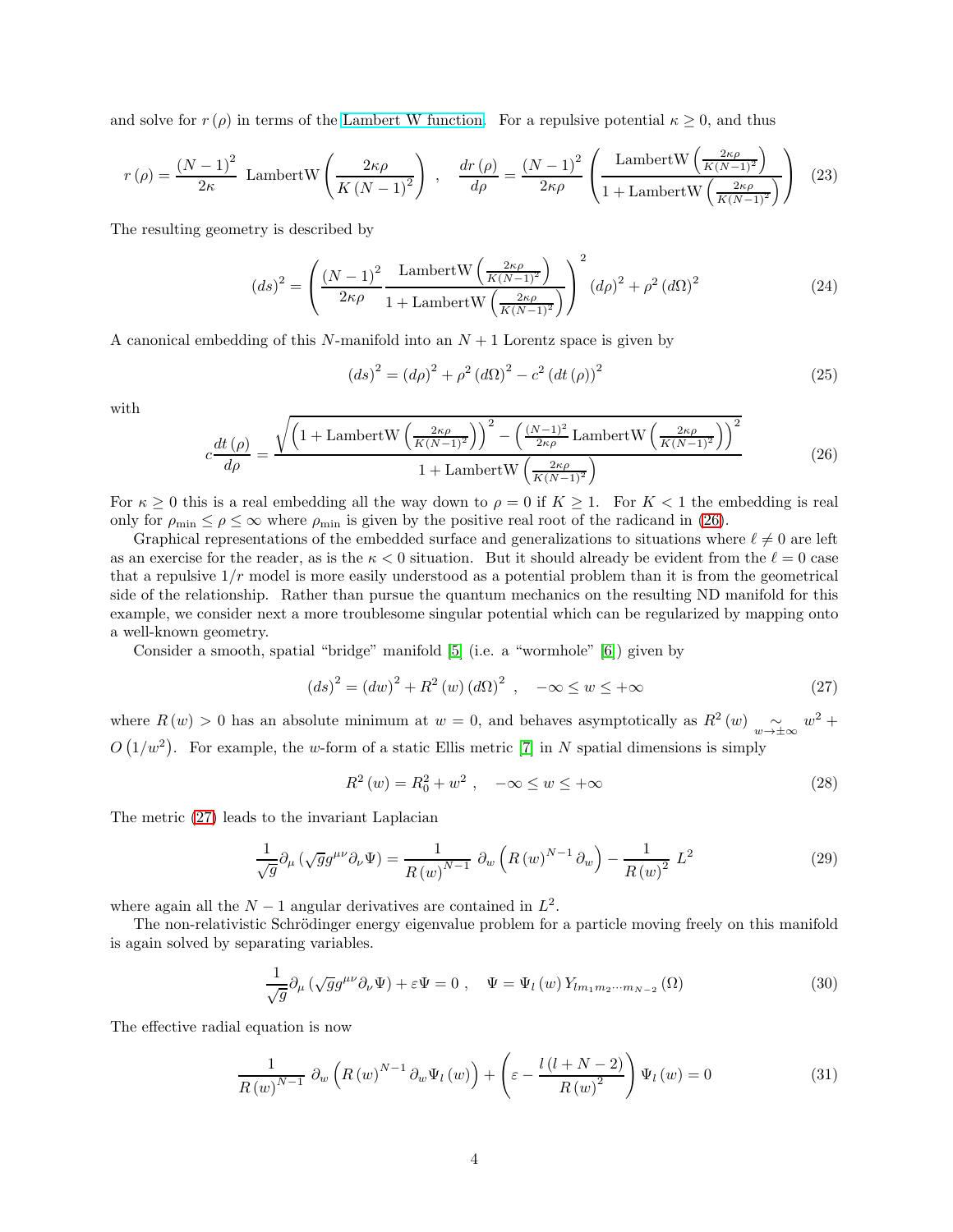Rather than compare this to rotationally invariant potential scattering in ND flat space, as above, instead compare this eigenvalue equation to one-dimensional potential scattering on the line  $-\infty \leq w \leq +\infty$ , as given by

<span id="page-4-1"></span><span id="page-4-0"></span>
$$
\partial_w^2 \Psi_l(w) + (\varepsilon - U(w)) \Psi_l(w) = 0 \tag{32}
$$

To establish the sought-for relation, again just eliminate the first derivative term in [\(31\)](#page-3-2) by writing  $\Psi_l(w)$  $(R(w))^{(1-N)/2} \psi_l(w)$  to obtain

$$
\left(\partial_w^2 + (N-1)\frac{R'}{R}\partial_w + \left(\varepsilon - \frac{l(l+N-2)}{R(w)^2}\right)\right)\Psi_l(w)
$$
\n
$$
= R^p(w)\left(\partial_w^2 + \left(\varepsilon - \frac{1}{2}(N-1)\frac{R''}{R} - \frac{1}{4}(N-1)(N-3)\left(\frac{R'}{R}\right)^2 - \frac{l(l+N-2)}{R^2}\right)\right)\psi_l(w) \tag{33}
$$

where primes indicate derivatives with respect to w.

The second-order equation [\(33\)](#page-4-0) is the same as that for potential scattering on the line [\(32\)](#page-4-1) if

<span id="page-4-3"></span>
$$
U(w) = \frac{1}{2}(N-1)\frac{R''}{R} + \frac{1}{4}(N-1)(N-3)\left(\frac{R'}{R}\right)^2 + \frac{l(l+N-2)}{R^2}
$$
(34)

For the Ellis metric [\(28\)](#page-3-3),  $R' = w/R$ ,  $R'' = R_0^2/R^3$ , so

<span id="page-4-2"></span>
$$
U(w) = (N + 2l - 3)(N + 2l - 1)\frac{1}{4R(w)^{2}} - (N - 1)(N - 5)\frac{R_{0}^{2}}{4R(w)^{4}}
$$
(35)

In particular, for 3D,

$$
U(w) = \frac{l(l+1)}{R_0^2 + w^2} + \frac{R_0^2}{\left(R_0^2 + w^2\right)^2} \quad \text{for} \quad N = 3 \tag{36}
$$

This  $U(w)$  may be thought of as a regularized form of  $1/r<sup>4</sup>$ , a singular potential that has been well-studied in 3D [\[8,](#page-5-7) [9\]](#page-5-8).

The angular momentum independent  $1/R^4$  term in the potential [\(35\)](#page-4-2) is repulsive for  $N \leq 4$ , absent for  $N = 5$ , and attractive for  $N \geq 6$ . (It so happens to be a regularized form of an attractive electrostatic potential for a point particle for  $N = 6$  [\[3,](#page-5-2) 10].) In any case, non-relativistic scattering for the regular potential  $U(w)$  has both elastic and inelastic components for all  $N \geq 2$ , where elastic scattering is interpreted as both incident and emergent probability flux on the "upper" branch of the wormhole manifold, and inelastic scattering is to be understood as emergent flux on the "lower" branch of the manifold, without any incident flux on that lower branch. For incident flux on the wormhole's upper branch, with  $R_0 > 0$ , there is always some probability flow through the bridge joining the two branches so that particles are effectively absorbed by the wormhole, as viewed by an observer located on the upper branch. For any  $N$ , the time independent partial wave scattering amplitudes can be determined exactly for  $U(w)$  in terms of spheroidal wave functions [\[11\]](#page-5-9). An Argand diagram of the phase shifts clearly reveals the inelastic behavior. This is discussed in considerable detail in [\[12\]](#page-5-10).

The singular  $1/r^4$  potential that arises from U (w) in the limit as  $R_0 \rightarrow 0$  is somewhat problematic, as explained in [\[9\]](#page-5-8) and references cited therein. At issue is whether the Hamiltonian for such a potential admits a [self-adjoint](https://en.wikipedia.org/wiki/Self-adjoint_operator#:~:text=Self-adjoint%20operators%20are%20used%20in%20functional%20analysis%20and,represented%20by%20self-adjoint%20operators%20on%20a%20Hilbert%20space.) extension for  $0 \le r \le \infty$ , with only real eigenvalues and unitary time evolution. For a repulsive  $1/r^4$  this can be arranged with an appropriate choice of boundary conditions at  $r = 0$ . An attractive  $1/r^4$ is another story, however, with considerable ambiguity in the boundary conditions at the origin. As stated in [\[9\]](#page-5-8):

"Thus the basic feature of an attractive singular potential is seen to lie in the fact that physical processes are not uniquely determined. This gives rise to the possibility of imposing unusual or unconventional boundary conditions in physical problems as a means of representing particular physical processes. An example of a process of this type is provided by particle absorption or capture."